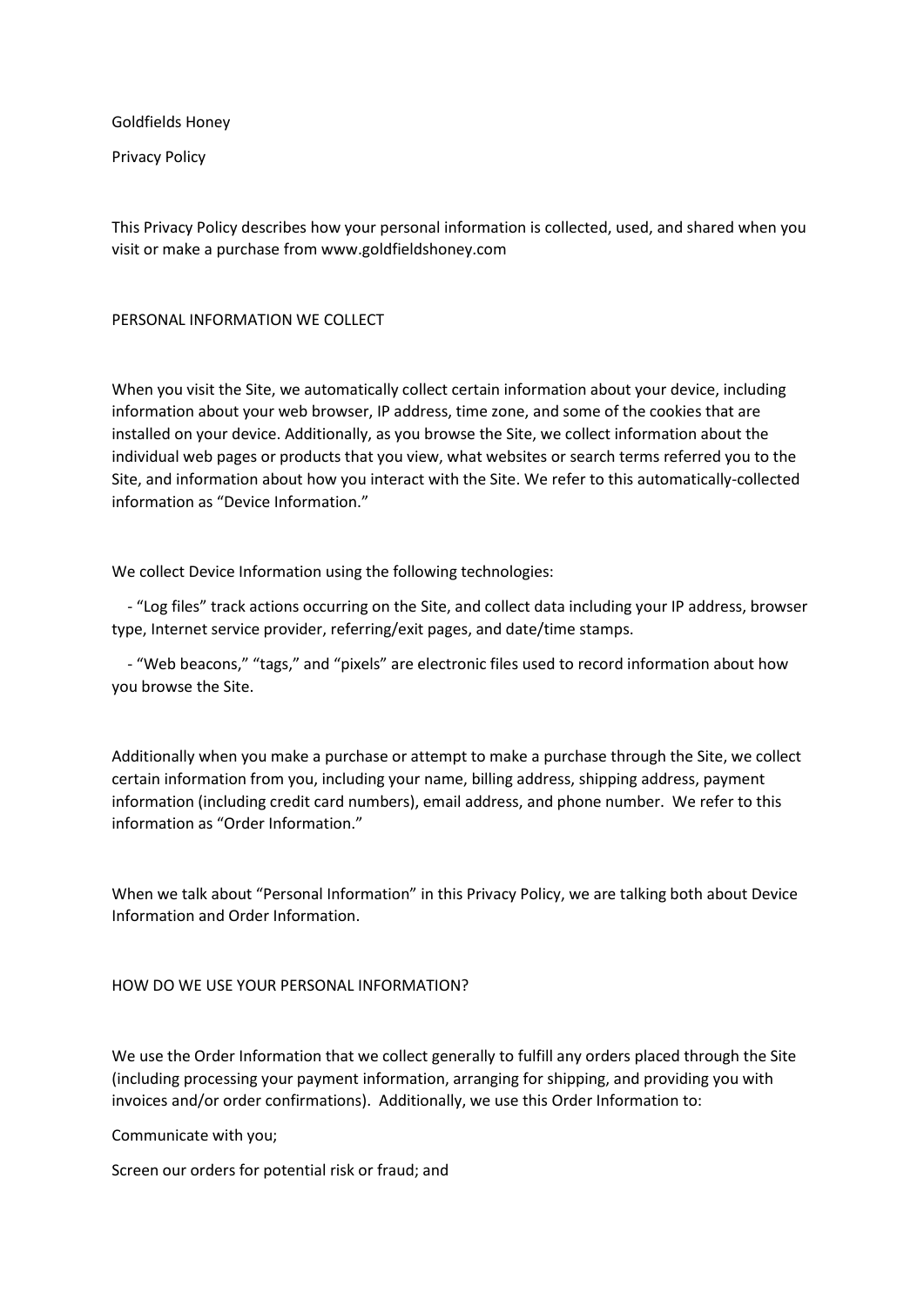When in line with the preferences you have shared with us, provide you with information or advertising relating to our products or services.

We use the Device Information that we collect to help us screen for potential risk and fraud (in particular, your IP address), and more generally to improve and optimize our Site (for example, by generating analytics about how our customers browse and interact with the Site, and to assess the success of our marketing and advertising campaigns).

## SHARING YOUR PERSONAL INFORMATION

We share your Personal Information with third parties to help us use your Personal Information, as described above. For example, we use Wix.com to power our online store--you can read more about how Wix uses your Personal Information here: https://www.wix.com/about/privacy.

Finally, we may also share your Personal Information to comply with applicable laws and regulations, to respond to a subpoena, search warrant or other lawful request for information we receive, or to otherwise protect our rights.

### BEHAVIOURAL ADVERTISING

As described above, we use your Personal Information to provide you with targeted advertisements or marketing communications we believe may be of interest to you. For more information about how targeted advertising works, you can visit the Network Advertising Initiative's ("NAI") educational page at http://www.networkadvertising.org/understanding-online-advertising/howdoes-it-work.

You can opt out of some of these services by visiting the Digital Advertising Alliance's opt-out portal at: http://optout.aboutads.info/.

#### DO NOT TRACK

Please note that we do not alter our Site's data collection and use practices when we see a Do Not Track signal from your browser.

#### DATA RETENTION

When you place an order through the Site, we will maintain your Order Information for our records unless and until you ask us to delete this information.